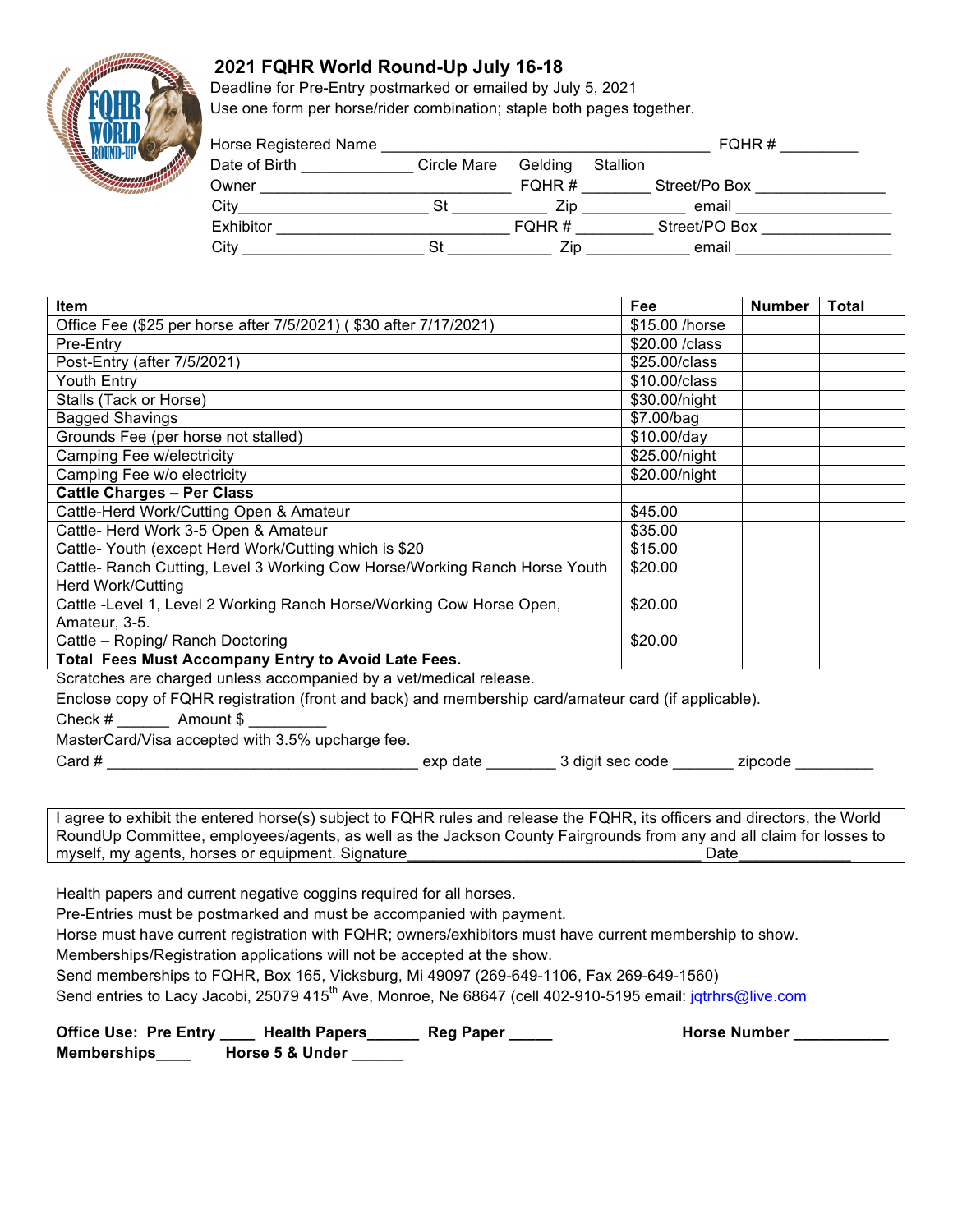|                | Friday July 16, 2021 8:30 start time     | EF. | $\vee$ | cc   |       |                                        | EF | $\vee$ | cc   |       |                                      | EF           | $\vee$ | CC   |
|----------------|------------------------------------------|-----|--------|------|-------|----------------------------------------|----|--------|------|-------|--------------------------------------|--------------|--------|------|
| $1*$           | <b>Heading Open</b>                      |     |        | \$20 | 33    | Level 2 Working Cowhorse 3-5 Amateur   |    |        | \$20 | 64    | <b>Herd Roping Amateur</b>           |              |        | \$20 |
| $2*$           | <b>Heading Amateur</b>                   |     |        | \$20 | 34    | Level 2 Working Cowhorse Sr. Youth     |    |        | \$15 | 65    | Herd Roping 3-5 Amateur              |              |        | \$20 |
| 3              | <b>Heeling Open</b>                      |     |        | \$20 | 126   | Level 1 Working Cowhorse Open          |    |        | \$20 | 66    | Herd Roping Sr Youth                 |              |        | \$15 |
| $\overline{4}$ | <b>Heeling Amateur</b>                   |     |        | \$20 | 35    | Level 1 Working Cowhorse Amateur       |    |        | \$20 | 67    | Herd Roping Jr Youth                 |              |        | \$15 |
| 5              | Ranch Roping Open                        |     |        | \$20 | 36    | Level 1 Working Cowhorse 3-5 Open      |    |        | \$20 | 68    | Ranch Riding Open                    |              |        |      |
|                |                                          |     |        | \$20 | 37    | Level 1 Working Cowhorse 3-5 Amateur   |    |        | \$20 |       |                                      |              |        |      |
| 6              | Ranch Roping Amateur                     |     |        | \$20 | 38    | Level 1 Working Cowhorse Youth         |    |        | \$15 | 69*   | Ranch Riding Amateur                 |              |        |      |
| $\overline{7}$ | Ranch Doctoring Open                     |     |        | \$20 | 39    | <b>Barrels Open</b>                    |    |        |      | 70    | Ranch Riding 3-5 Open                |              |        |      |
| 8              | Ranch Doctoring Amateur                  |     |        | \$20 | $40*$ | Barrels Open Jackpot                   |    |        |      | $71*$ | Ranch Riding 3-5 Amateur             |              |        |      |
| 9              | Herd Work Open                           |     |        | \$45 | 41    | <b>Barrels Amateur</b>                 |    |        |      | 72    | Ranch Riding Sr. Youth               |              |        |      |
| $10*$          | Herd Work Open Jackpot                   |     |        | \$45 | 42*   | <b>Barrels Amateur Jackpot</b>         |    |        |      | 73    | Ranch Riding Jr. Youth               |              |        |      |
| 11             | Herd Work Amateur                        |     |        | \$45 | 43    | Barrels Sr. Youth                      |    |        |      | 74    | Level 3 Working Ranch Horse Open     |              |        | \$20 |
| $12*$          | Herd Work Amateur Jackpot                |     |        | \$45 | 44    | Barrels Jr. Youth                      |    |        |      | 75    | Level 3 Wrkng Ranch Hrs Open Jackpot |              |        | \$20 |
| 13             | Herd Work 3-5 Open                       |     |        | \$35 | 45    | Down and Back Open                     |    |        |      | 76    | Level 3 Working Ranch Horse Amateur  |              |        | \$20 |
| 14             | Herd Work 3-5 Amateur                    |     |        | \$35 | 46    | Down and Back Amateur                  |    |        |      | 77    | Level 3 Wrk Ranch Horse Am. Jackpot  |              |        | \$20 |
| 15             | Herd Work Sr. Youth                      |     |        | \$20 | 47    | Down and Back Sr. Youth                |    |        |      | 78    | Level 3 Working Ranch Horse Sr Youth |              |        | \$15 |
| 16             | Herd Work Jr. Youth                      |     |        | \$20 | 48    | Down and Back Jr. Youth                |    |        |      | 79    | Level 2 Working Ranch Horse Open     |              |        | \$20 |
| 17             | <b>Reining Open</b>                      |     |        |      | 49    | Keyhole Open                           |    |        |      | 80    | Level 2 Working Ranch Horse Amateur  | $\checkmark$ |        | \$20 |
|                |                                          |     |        |      |       |                                        |    |        |      | 81    | Level 2 Working Ranch Horse 3-5 Open | V            |        | \$20 |
| $18^*$         | Reining Open Jackpot                     |     |        |      | 50    | Keyhole Amateur                        |    |        |      | 82    | Level 2 Wrkng Ranch Hrse 3-5 Amateur | V            |        | \$20 |
| 19             | <b>Reining Amateur</b>                   |     |        |      | 51    | Keyhole Sr. Youth                      |    |        |      | 83    | Level 2 Working Ranch Horse Sr Yth   | $\checkmark$ |        | \$15 |
| $20*$          | Reining Amateur Jackpot                  |     |        |      | 52    | Keyhole Jr. Youth                      |    |        |      | 127   | Level 1 Working Ranch Horse Open     | V            |        | \$20 |
| 21             | Reining 3-5 Open                         |     |        |      |       | Saturday July 17, 2021 8:30 start time |    |        |      | 128   | Level 1 Working Ranch Horse Amateur  | V            |        | \$20 |
| 22             | Reining 3-5 Amateur                      |     |        |      | $53*$ | <b>Cutting Open</b>                    |    |        | \$45 | 84    | Level 1 Working Ranch Horse 3-5 Open | V            |        | \$20 |
| 23             | Reining Sr. Youth                        |     |        |      | 54*   | <b>Cutting Amateur</b>                 |    |        | \$45 | 85    | Level 1 Wrkng Ranch Hrse 3-5 Amateur |              |        | \$20 |
| 24             | Reining Jr. Youth                        |     |        |      | 55    | Cutting SR / JR Youth                  |    |        | \$20 | 86    | Level 1 Working Ranch Horse Youth    |              |        | \$15 |
| 25             | Level 3 Working Cowhorse Open            |     |        | \$20 | 56    | Ranch Cutting Open                     |    |        | \$20 | 87    | Handy Ranch Open                     |              |        |      |
| $26*$          | Level 3 Working Cowhorse Open Jackpot    |     |        | \$20 | $57*$ | Ranch Cutting Open Jackpot             |    |        | \$20 | 88    | Handy Ranch Amateur                  |              |        |      |
| 27             | Level 3 Working Cowhorse Amateur         |     |        | \$20 | 58    | Ranch Cutting Amateur                  |    |        | \$20 | 89    | Handy Ranch Open 3-5                 |              |        |      |
| 28*            | Level 3 Working Cowhorse Amateur Jackpot |     |        | \$20 | 59*   | Ranch Cutting Amateur Jackpot          |    |        | \$20 | 90    | Handy Ranch Amateur 3-5              |              |        |      |
| 29             | Level 3 Working Cowhorse Sr Youth        |     |        | \$15 | 60    | Ranch Cutting Sr Youth                 |    |        | \$15 | 91    | Handy Ranch Sr. Youth                |              |        |      |
| 30             | Level 2 Working Cowhorse Open            |     |        | \$20 | 61    | Ranch Cutting Jr. Youth                |    |        | \$15 | 92    | Handy Ranch Jr. Youth                |              |        |      |
| 31             | Level 2 Working Cowhorse Amateur         |     |        | \$20 | 62    | Herd Roping Open                       |    |        | \$20 | 93    | In Hand Trail 2 year olds            |              |        |      |
| 32             | Level 2 Working Cowhorse 3-5 Open        |     |        | \$20 | 63    | Herd Roping 3-5 Open                   |    |        | \$20 | 94    | In Hand Trail yearlings              |              |        |      |